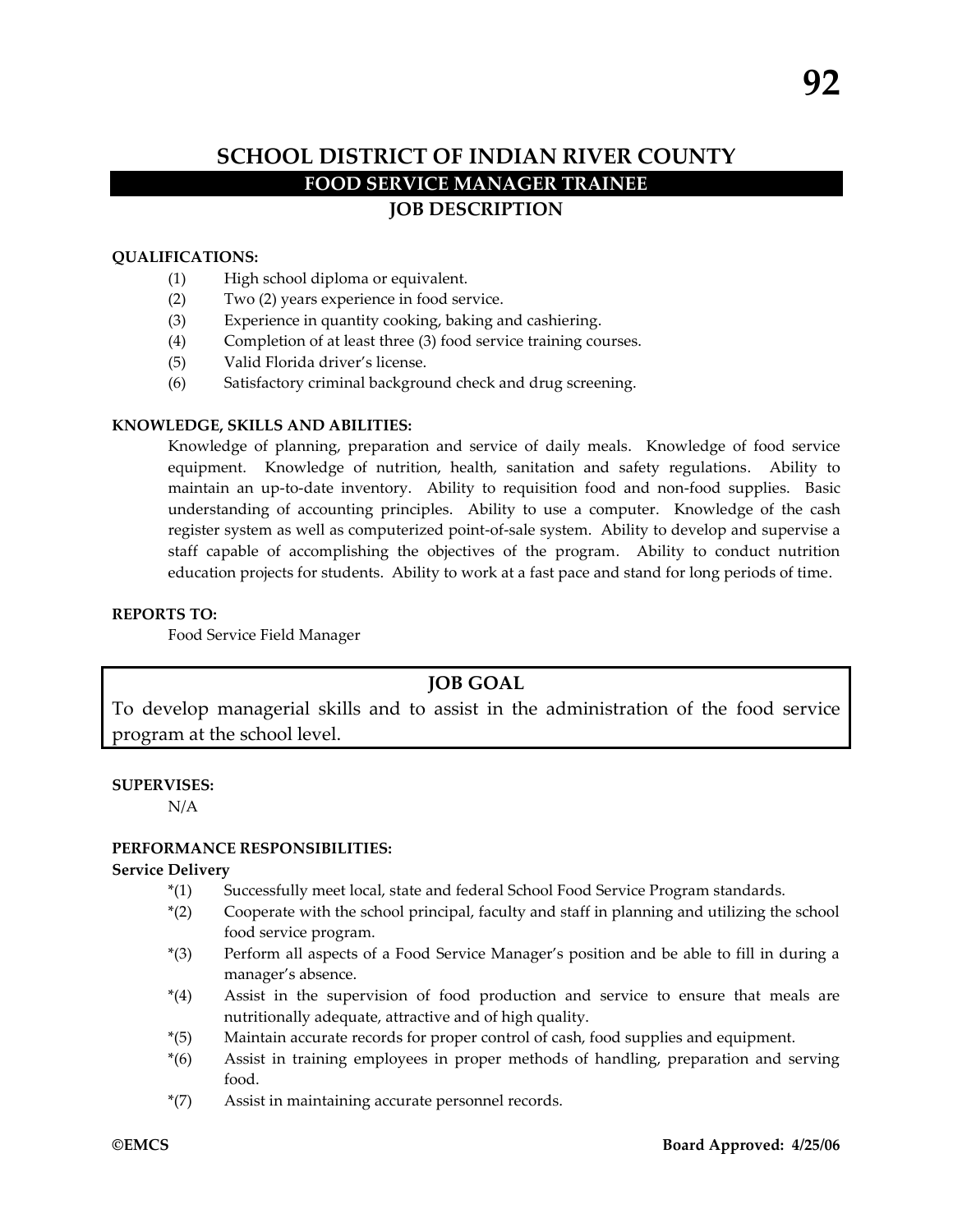#### **FOOD SERVICE MANAGER TRAINEE** (Continued)

- \*(8) Submit required reports as scheduled.
- \*(9) Assume responsibility for checking that all equipment in the cafeteria is in proper working order.
- \*(10) Assist in supervising the storage and care of foods and supplies.
- \*(11) Assist in supervising the cleaning of kitchen, serving and storage areas.
- \*(12) Assist in planning work schedules and arrange for substitutes when needed.
- \*(13) Attend annual manager training programs and scheduled manager meetings.
- \*(14) Assist in supervising all food and non-food orders from the district and outside vendors.
- \*(15) Provide recommendations regarding purchase of equipment.
- \*(16) Collect and deposit daily receipts in bank.
- \*(17) Assist faculty with nutrition education projects for students.
- \*(18) Assist during special functions as requested by the Food Service Office.
- \*(19) Demonstrate initiative in the performance of assigned responsibilities.
- \*(20) Drive department vehicles as needed.

### **Inter/Intra-Agency Communication and Delivery**

- \*(21) Exercise a service orientation when working with others.
- \*(22) Respond to inquiries and concerns in a timely manner.
- \*(23) Keep supervisor informed of potential problems or unusual events.
- \*(24) Serve on district committees as assigned.
- \*(25) Use effective, positive interpersonal communication skills.
- \*(26) Work closely with district and school staffs to support school improvement initiatives and processes.

# **Professional Growth and Improvement**

- \*(27) Maintain expertise in assigned areas to fulfill project goals and objectives.
- \*(28) Attend training sessions, conferences and workshops as assigned to keep abreast of current practices, programs and legal issues.
- \*(29) Participate in cross-training activities as required.

# **Systemic Functions**

- \*(30) Assist in supervising assigned personnel, conduct annual performance appraisals and make recommendations for appropriate actions.
- \*(31) Prepare or assist in the preparation of all required reports and maintain all appropriate records.
- \*(32) Follow federal and state laws, as well as School Board policies.
- \*(33) Represent the district in a positive and professional manner.
- \*(34) Demonstrate support for the school district and its goals and priorities.
- \*(35) Ensure adherence to good safety standards.
- \*(36) Assist in interpreting statutes, Department of Education rules, and programs, policies and procedures of the district as they relate to assigned responsibilities.

# **Leadership and Strategic Orientation**

- \*(37) Assist in implementing the district's goals and strategic commitment.
- \*(38) Exercise proactive leadership in promoting the vision and mission of the district.
- \*(39) Set high standards and expectations and promote professional growth for self and others.
- \*(40) Follow attendance, punctuality and other qualities of an appropriate work ethic.
- \*(41) Maintain confidentiality regarding school/workplace matters.
- \*(42) Utilize appropriate strategies and problem-solving tools to make decisions regarding planning, utilization of funds, delivery of services and evaluation of services provided.